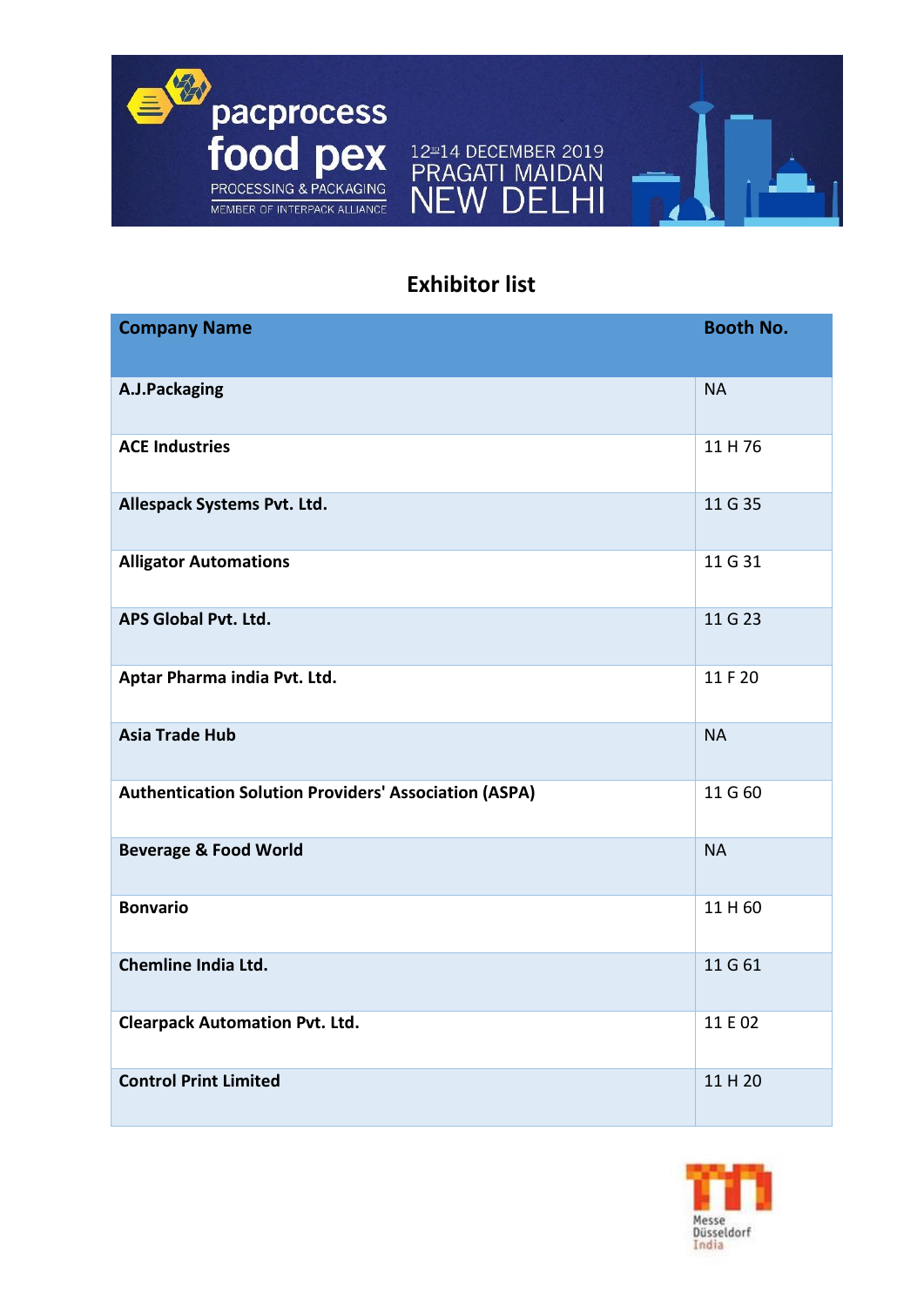



| <b>Creative Packaging Systems</b>               | 11 E 20   |
|-------------------------------------------------|-----------|
| <b>Devki Publication &amp; Advertising</b>      | 11 G 37   |
| Dotsmark Systems India Pvt. Ltd.                | 11F60     |
| Easy Openends India Pvt. Ltd.                   | 11H19     |
| <b>Economy Process Solutions Pvt. Ltd.</b>      | 11 F 24   |
| Electronics Devices Worldwide Pvt. Ltd.         | 11 G 21   |
| <b>Falcon Vacuum Pumps &amp; Systems</b>        | 11 H 17   |
| <b>Food &amp; Beverage Processing</b>           | 11 G 17   |
| foodmart51                                      | <b>NA</b> |
| <b>Gabbar Engineering Co.</b>                   | 11H16     |
| Guangdong Yuedong Mechanical Industry Co., Ltd. | 11 G 22   |
| Harikrushna Machinetech Pvt. Ltd.               | 11 E 08   |
| <b>HERMA GmbH</b>                               | 11 E 05   |
| <b>HP India Sales Pvt. Ltd.</b>                 | 11 G48    |
| Impel Services Pvt. Ltd.                        | 11 F 08   |

 $\overline{M}$ 

F

 $\bigcap$ F  $\mathbf{I}$ 

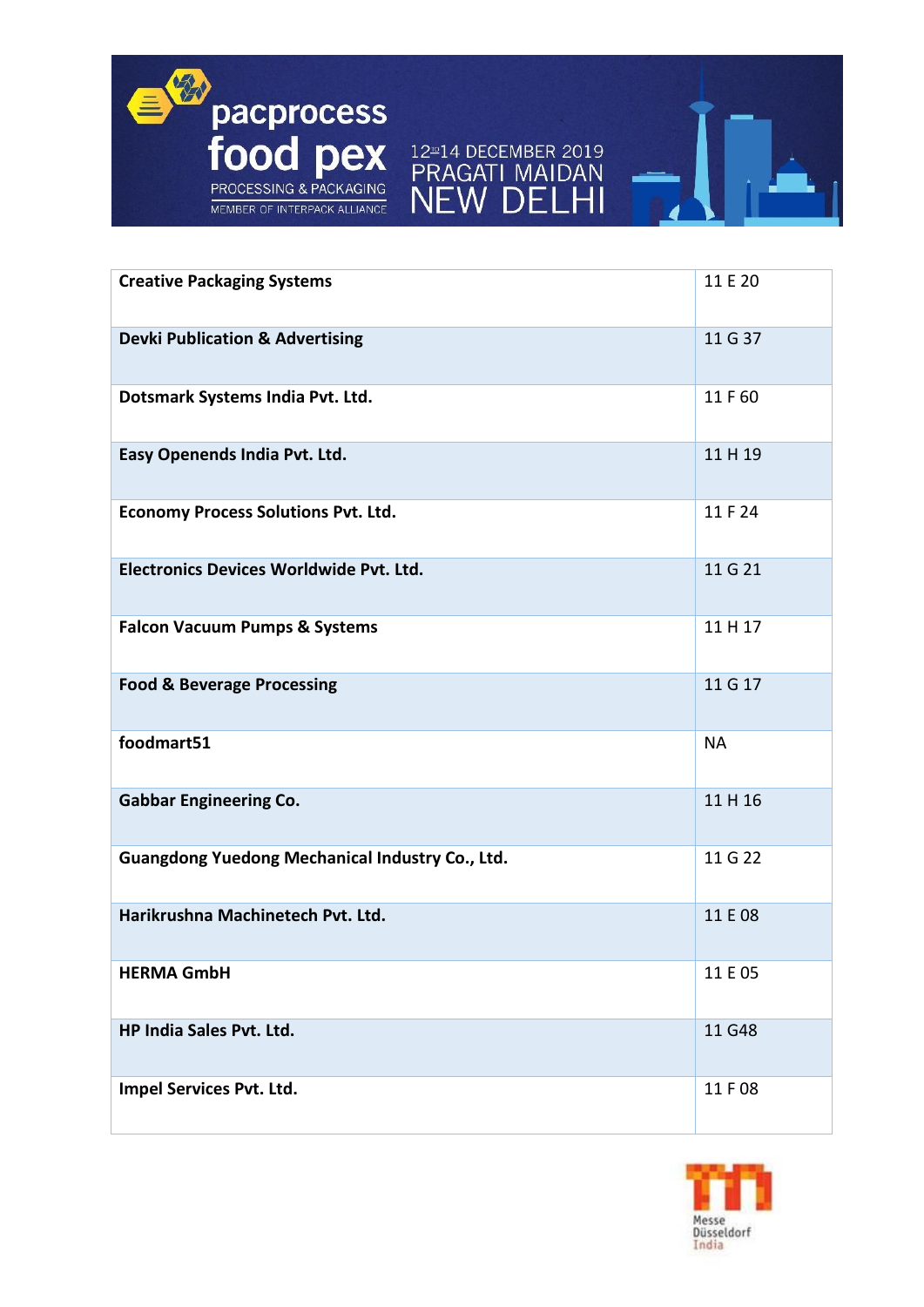

| <b>INDOMAX</b>                                          | 11 G 16   |
|---------------------------------------------------------|-----------|
| Italindia Packplus Private Limited                      | 11 G 30   |
| Kompass India Information Pvt. Ltd                      | <b>NA</b> |
| Konica Minolta Business Solutions India Pvt. Ltd.       | 11 H 30   |
| <b>Labels India</b>                                     | 11 F 16   |
| Leister Technologies India Pvt. Ltd.                    | 11 F 40   |
| <b>Mahisa Packaging Systems LLP</b>                     | 11 G 08   |
| MAS Systech (P) Ltd.                                    | 11 E 40   |
| <b>Mechrtonics Systems &amp; Solutions</b>              | 11 F 51   |
| Megaplast India Pvt. Ltd.                               | 11H21     |
| Mehta Cad Cam Systems Pvt. Ltd.                         | 11H26     |
| <b>Metal-Container Manufacturers Association (MCMA)</b> | 11H42     |
| <b>MICE AFFAIRS</b>                                     | <b>NA</b> |
| <b>Millenium Packaging Solutions</b>                    | 11 H 31   |
| <b>Minipack</b>                                         | 11H51     |

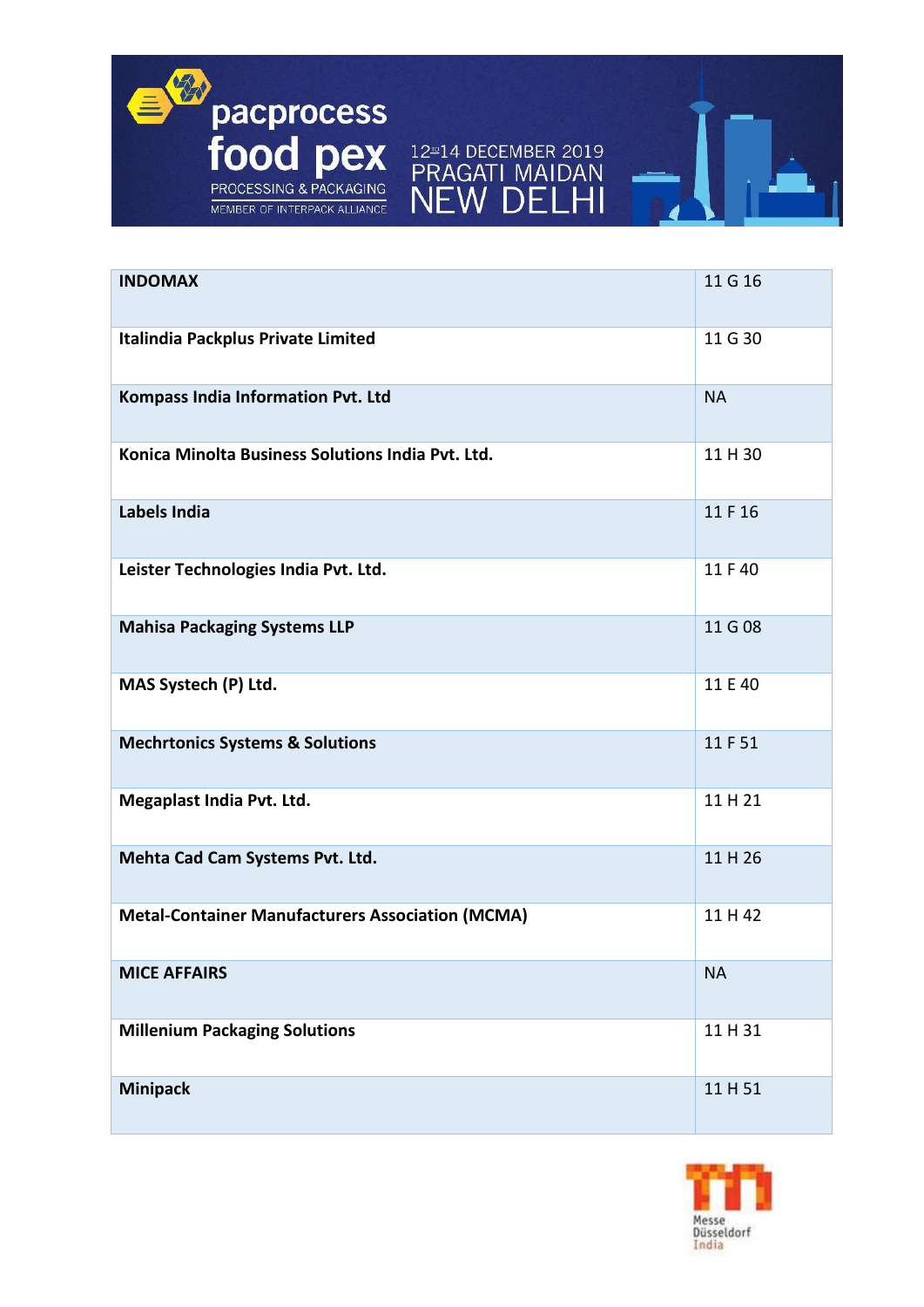

| <b>MLT Pack Services</b>                                      | 11 G 20 |
|---------------------------------------------------------------|---------|
| Movex AG (INDIA) Pvt. Ltd.                                    | 11 G 40 |
| <b>Nath Axis Controls</b>                                     | 11 H 60 |
| Nordson India Pvt. Ltd.                                       | 11 F 46 |
| <b>Novel Automation Ltd.</b>                                  | 11 G 23 |
| P.E. Labellers S.p.A.                                         | 11 E 02 |
| <b>Packaging South India</b>                                  | 11 F 53 |
| <b>Penguin Engineers</b>                                      | 11 G 30 |
| Plastics Machinery Manufacturers association of India (PMMAI) | 11 F 26 |
| PNM Katyani Packagings Pvt. Ltd.                              | 11 E 16 |
| <b>Print Packaging Systems</b>                                | 11 E 50 |
| <b>PrintWeek India</b>                                        | 11 F 49 |
| Rattan Industrial India Pvt. Ltd.                             | 11 F 44 |
| Red Carpet Tours Pvt. Ltd.                                    | 11 G 49 |
| Sai Super Pack                                                | 11 G 26 |

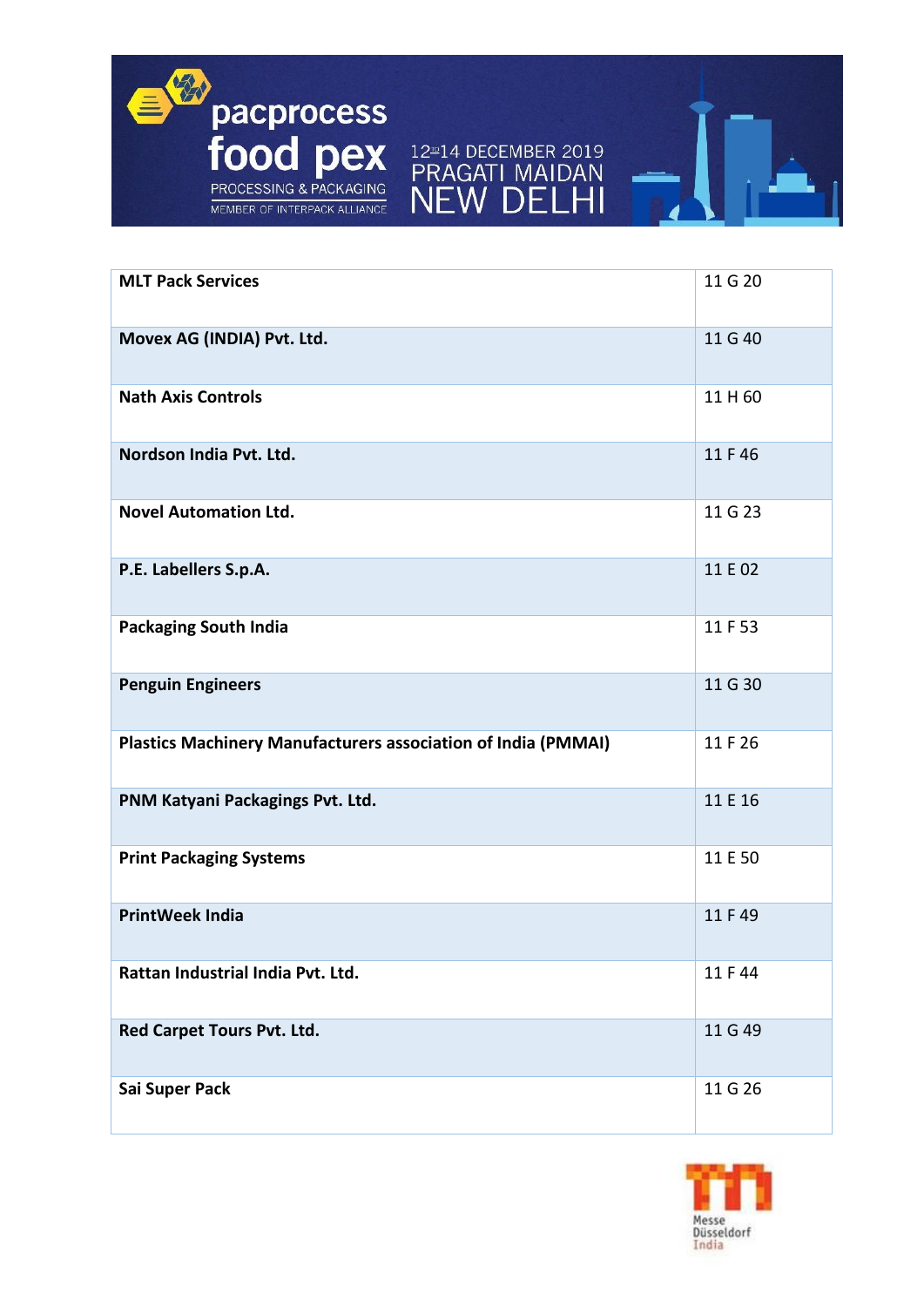

| Sapcon Industries Pvt. Ltd.                                 | 11 F 32 |
|-------------------------------------------------------------|---------|
| Sepack India Pvt. Ltd.                                      | 11H02   |
| Shanghai Drucker Printing Technology Co. Ltd                | 11 E 01 |
| Shanghai Precise Packaging India                            | 11 G 44 |
| <b>Shantou Light Industry Machinery Enterprise Alliance</b> | 11 F 30 |
| <b>Shrinath Rotopack</b>                                    | 11 H 70 |
| SMI S.p.a.                                                  | 11 E 02 |
| <b>SSP Packaging Industries Pvt Ltd</b>                     | 11 F 02 |
| <b>SSP Packaging Industries Pvt Ltd</b>                     | 11 E 05 |
| <b>Star Pac India Limited</b>                               | 11 E 26 |
| STRATEC CONTROL-SYSTEMS GmbH / BBULL TECHNOLOGY             | 11 E 05 |
| <b>Target Innovations</b>                                   | 11H06   |
| Technofour Electronics Pvt. Ltd.                            | 11H50   |
| The All India Glass Manufacturers' Federation - AIGMF       | 11 G 50 |
| <b>The Packman</b>                                          | 11 F54  |